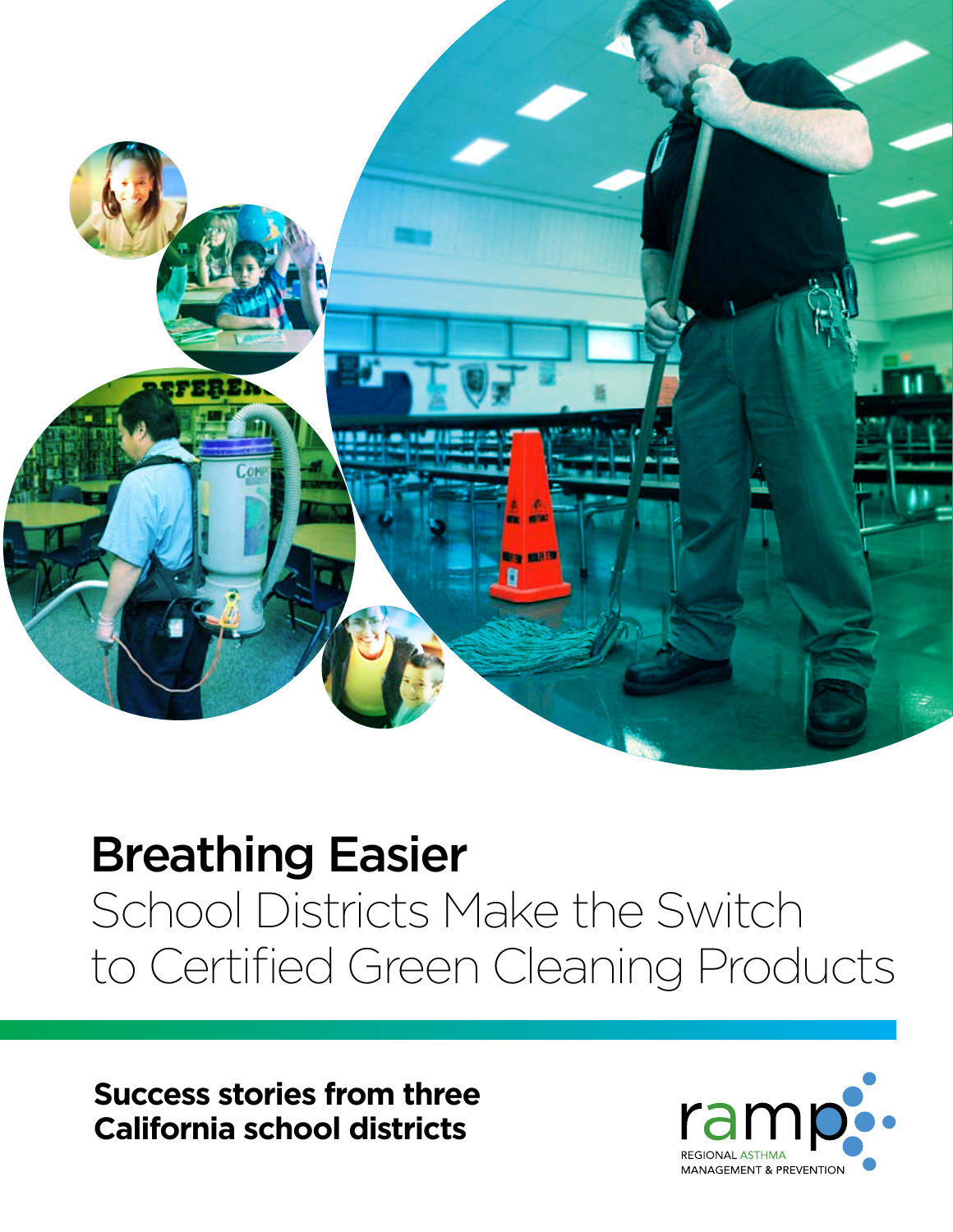

### About RAMP

Regional Asthma Management and Prevention promotes strategies for reducing asthma through a broad and comprehensive approach that includes clinical management and environmental prevention. RAMP brings together diverse partners, such as public health, community-based organizations, schools, and environmental health and justice groups to collaborate in reducing the burden of asthma, with a focus on communities disproportionately affected by the disease. RAMP coordinates Community Action to Fight Asthma, a network of asthma coalitions that advocates for policy changes at the local and statewide levels.

This report was prepared for RAMP by Your Message Media with funding from The California Endowment.

Contributors to the report include

- Green Schools Initiative
- Green Purchasing Institute
- Environmental Working Group
- California Teachers' Association, Teachers for Healthy Kids
- Coalition for Clean Air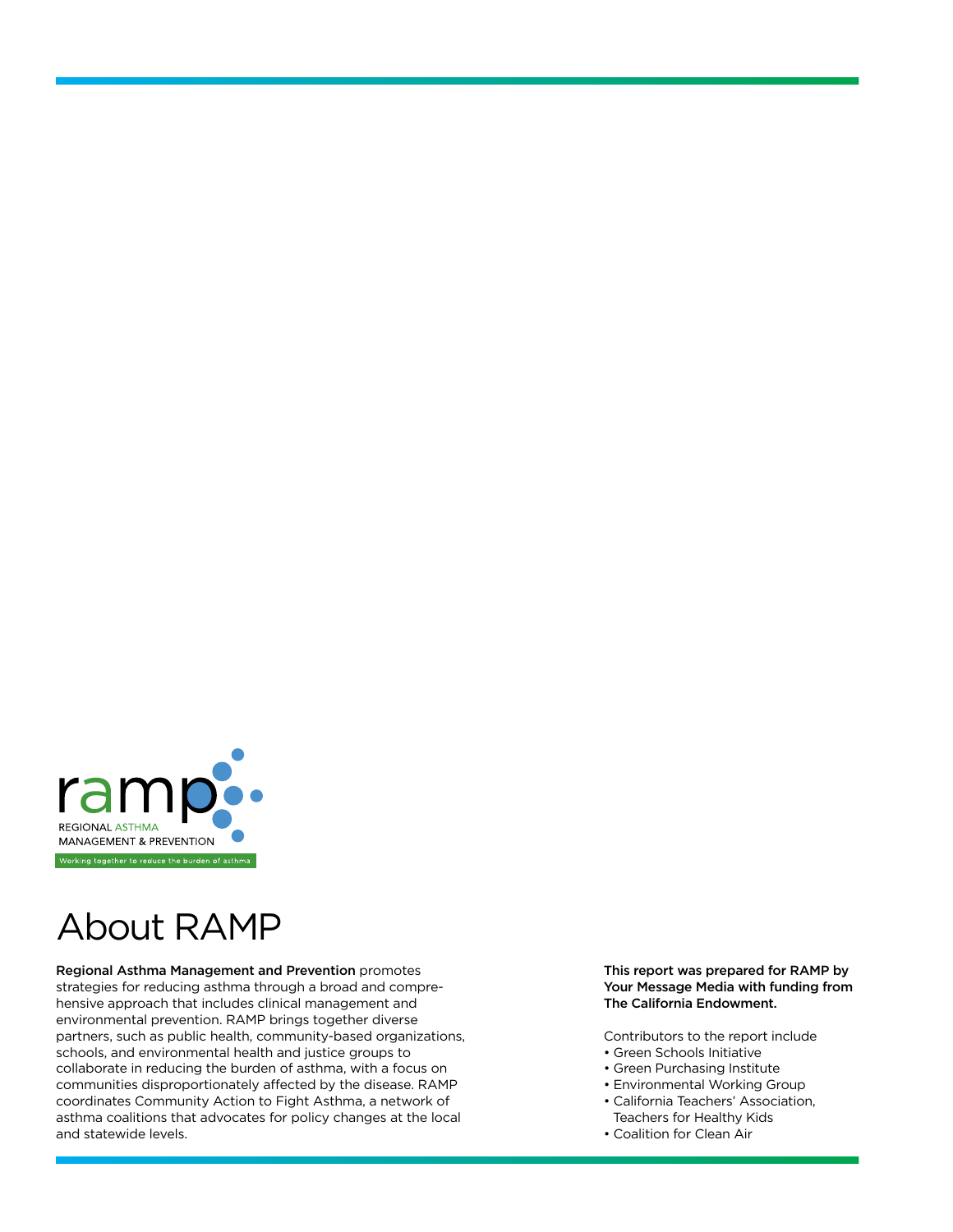



# **Introduction**

By Anne Kelsey Lamb *Director*, Regional Asthma Management and Prevention

Imagine for a moment an "ideal" school classroom. What do you see? Perhaps a room full of energetic, enthusiastic children busy drawing, reading, answering questions, learning creatively. There's probably a dynamic teacher roaming the room, too, one that sets high standards and knows and understands the uniqueness of each child.

What about the classroom itself? What does an ideal classroom look like? There is natural light coming in through big windows that also let in a nice, refreshing breeze. The desks are all functional, the floors are smooth and clear, and the atmosphere overall is one of cleanliness—you can tell that the janitorial staff have spent time cleaning the floors, wiping off the countertops, and dusting the bookcases. All in all it's a fine place for our children, not to mention teachers and school staff, to be for many hours a day.

Unfortunately, far too often our children and those that teach them spend their days in anything but an ideal environment. The California Air Resources Board has found significant environmental problems, including problems with ventilation, temperature and humidity, air pollutants, floor dust contaminants, moisture, mold, noise, and lighting in California's classrooms.1 For too many of the approximately one in five Californians who spend their day at a school,

it's far from an ideal environment.

Sadly, when we try to clean up that environment, we may be making it worse. Many cleaning products used in schools—the very products used to try to create an ideal learning space—are made up of a wide variety of hazardous chemicals that contribute to asthma, cancer, reproductive harm, and damage to the body.<sup>2</sup> The floors may sparkle, countertops may shine, and the air may smell fresh, but there may be a cost to the lungs and overall health of our children, teachers, and custodial staff.

There are better ways to provide an ideal classroom. Regional Asthma Management and Prevention (RAMP) created this report on green cleaning in schools to highlight one important and effective way to improve air quality in schools—creating healthy environments in which students can learn and teachers can teach.

Such improvements are needed now, as asthma is a major problem for school-aged children. One in every six children in California have been diagnosed with asthma,<sup>3</sup> a disease in which airways constrict, making breathing difficult, even impossible. Asthma is the leading cause of school absences due to chronic disease in the country,<sup>4</sup> costing children their education, and schools some of their attendance-based funding.

In addition to appropriate, high-quality clinical management, reducing those environmental "triggers" that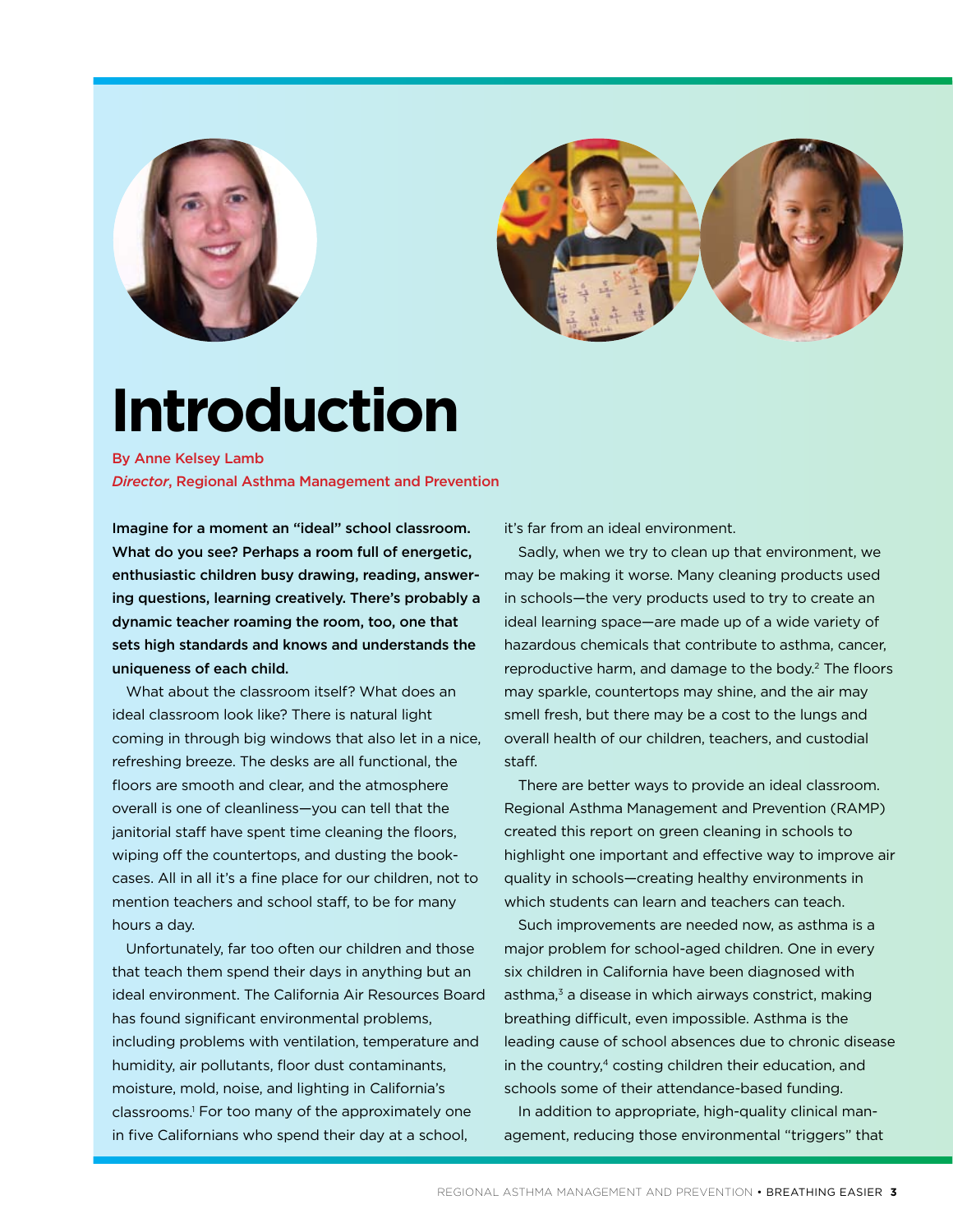

### t are<br>Ileaning Products?

These case studies showcase some of the hundreds of products that have been certified for institutional use by an independent, third-party ensure that the prod meet certain criteria for reduced alth and environmental impact examples of such third-pa certification are *Green Seal* and *EcoLogo*. (See "Resources" for cont information.)



cause airways to constrict is essential to control asthma. All too often, however, students and school staff with asthma are confronted with poor air quality and triggers from malfunctioning or under-maintained ventilation systems, air pollutants, nearby freeways or rail-yards, dust, mold, pests, chemical fumes and residues, pesticides, furnishings, building materials—and cleaning products.5 Removing these triggers, meanwhile, has a scientifically demonstrated positive impact on student achievement and staff well-being.<sup>6</sup>

Reducing triggers such as harmful cleaning products isn't always easy, and we need leadership and commitment from a variety of stakeholders to make it happen. Some of that leadership is in place already: RAMP coordinates a California network of asthma coalitions called Community Action to Fight Asthma (CAFA), which shapes local, regional, and state policies to reduce environmental triggers of asthma among children in their schools, their homes, and outdoors. The CAFA network recently chose to focus on certified green  $cleaning<sup>7</sup>$  as a way to reduce the burden of asthma in California's schools. Several local asthma coalitions have

already partnered with schools to adopt green cleaning policies. As this case study report shows, those schools are finding that the switch to certified green cleaners is not only feasible but also successful. These steps to a healthier school environment are grounded in the recognition that every child and school employee has the right to a safe, clean school environment that does not make them ill. These steps merit replication throughout California.

Creating healthy schools requires strong leadership with commitment, flexibility, and resourcefulness from a variety of school stakeholders at the local and state levels. The bottom line, however, is that we can do it: we can create healthy, ideal classrooms that our children and their teachers deserve.

Anne Kelsey Lamb *Director* Regional Asthma Management and Prevention

1. California Air Resources Board: Report to the California Legislature, November 2004. Environmental Health Conditions in California's Portable Classrooms. http://www.arb.ca.gov/research/indoor/ *pcs/pcs.htm.*

2. Scientific studies include the following: NTP Toxicology and Carcinogenesis Studies 2-Butoxyethanol (CAS NO. 111-76-2) in F344/N Rats and B6C3F1 Mice (Inhalation Studies). National Toxicology<br>Program Technical Report Se

*3. UCLA Center for Health Policy Research.* 2003 California Health Interview Survey*. Ask CHIS, http://www.chis.ucla.edu.* 

4. Akinbami, L. "The state of childhood asthma, United States, 1980–2005." Advance Data from Vital and Health Statistics (renamed National Health Statistics Reports [NHSR] in January 2008) (381):<br>1–24 (2006). Mannino, D. M Surveillance Summaries *51 (1): 1–13 (2002).* 

- *5. For additional information on the indoor air quality and environmental challenges that exist in California's schools, see http://www.calasthma.org/uploads/briefing\_kit/asthma\_and\_indoor\_air\_quality\_in\_schools\_footnotes.pdf.*
- 6. For a wide range of references indicating the link between trigger reduction and improved health in schools, see http://www.calasthma.org/uploads/briefing\_kit/asthma\_and\_indoor\_air\_quality\_in\_<br>Schools\_footnotes.pdf.
- *7. In this report the terms "certified green cleaning products" and "green cleaning products" are used interchangeably. Unless noted otherwise in the text, these case studies showcase some of the*  hundreds of products that have been certified for institutional use by an independent, third-party process to ensure that the products meet certain criteria for reduced health and environmental<br>impacts. Two examples of suc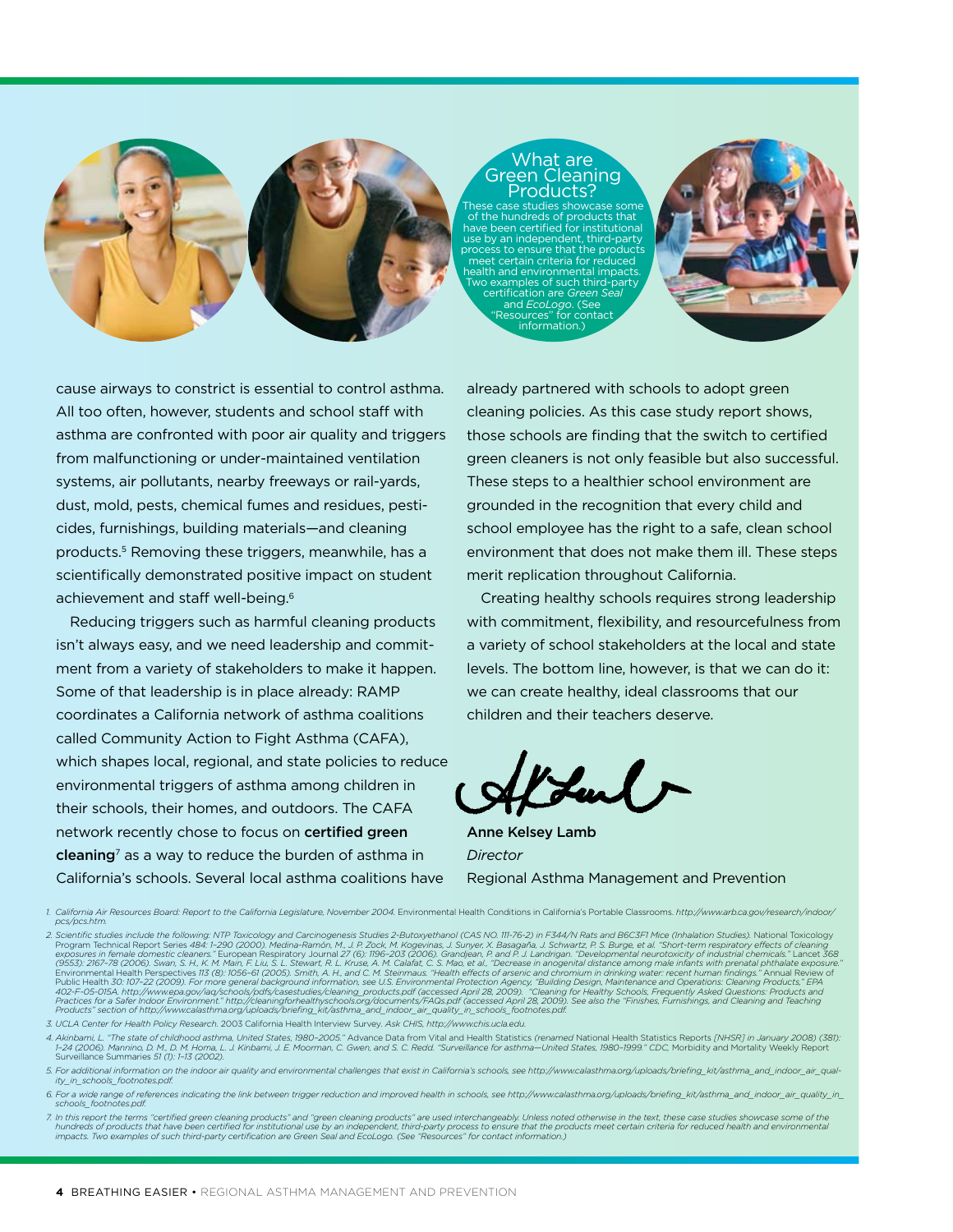# When a District Takes an Issue to Heart

**In 2002 Fairfield-Suisun 1Unified School District's (USD) Crescent Elementary School was closed because of widespread, uncontrollable black mold contamination.** The following year the school was demolished, and a new school was built. "We were taking children out in ambulances, and teachers were sick," former Crescent Elementary School teacher Joan Gaut recalls. "A whole bunch of teachers have been living with asthma ever since"—and this includes Gaut herself.

This embarrassing—and costly—catastrophe helped speed up efforts to improve indoor air quality in this sprawling school district northeast of San Francisco. Key to that campaign has been the leadership of Francis Kennedy, Custodial Manager of the Fairfield-Suisun USD, to replace traditional chemicalbased cleaners in schools with safer, less costly ones.

A genial, soft-spoken man, Francis Kennedy was highly motivated to switch to green cleaning products after arriving in Fairfield. The same budget crunch that had cost Kennedy his custodial services job with another school district the previous year was assailing his

new district, inspiring a search for cuts in Fairfield's cleaning bill. And, like the estimated 15 percent of children in the Fairfield-Suisun school district who suffer from asthma, Francis Kennedy has asthma as well.

"I was on the job [as a custodian] fourteen years ago, and my lungs seized up from an ammonia cleaner I was using," Kennedy recalls. "I was rushed to the hospital and held overnight, and the next day diagnosed as an asthmatic. I used to walk around with two inhalers—one for long-term and one for short-term—but I don't need them anymore."

When Kennedy began. Fairfield-Suisun was purchasing an array of traditional cleaning products from as

many as eight separate vendors. "A lot of these had very powerful odors, and children were affected by them," Kennedy recalls. "Not only bleaches or ammonia products, but petroleates. We used to use a stainless steel polisher that had a strong petroleum smell that lingered for weeks. The one we use now is waterbased with an active ingredient that is basically citrus."

Today, under Kennedy's direction, all cleaning products for the district's thirty schools are obtained through just one vendor, which markets a number of certified "green" cleaners. The Fairfield-Suisun USD uses the vendor's peroxide-based "neutral" cleaners for everything from blackboards and desks, to windows



*Francis Kennedy, left, with concentrated green cleaner, and Charlene McCoy, with static cling duster, in front of a storage unit for Rolling Hills Elementary School's green cleaning products.*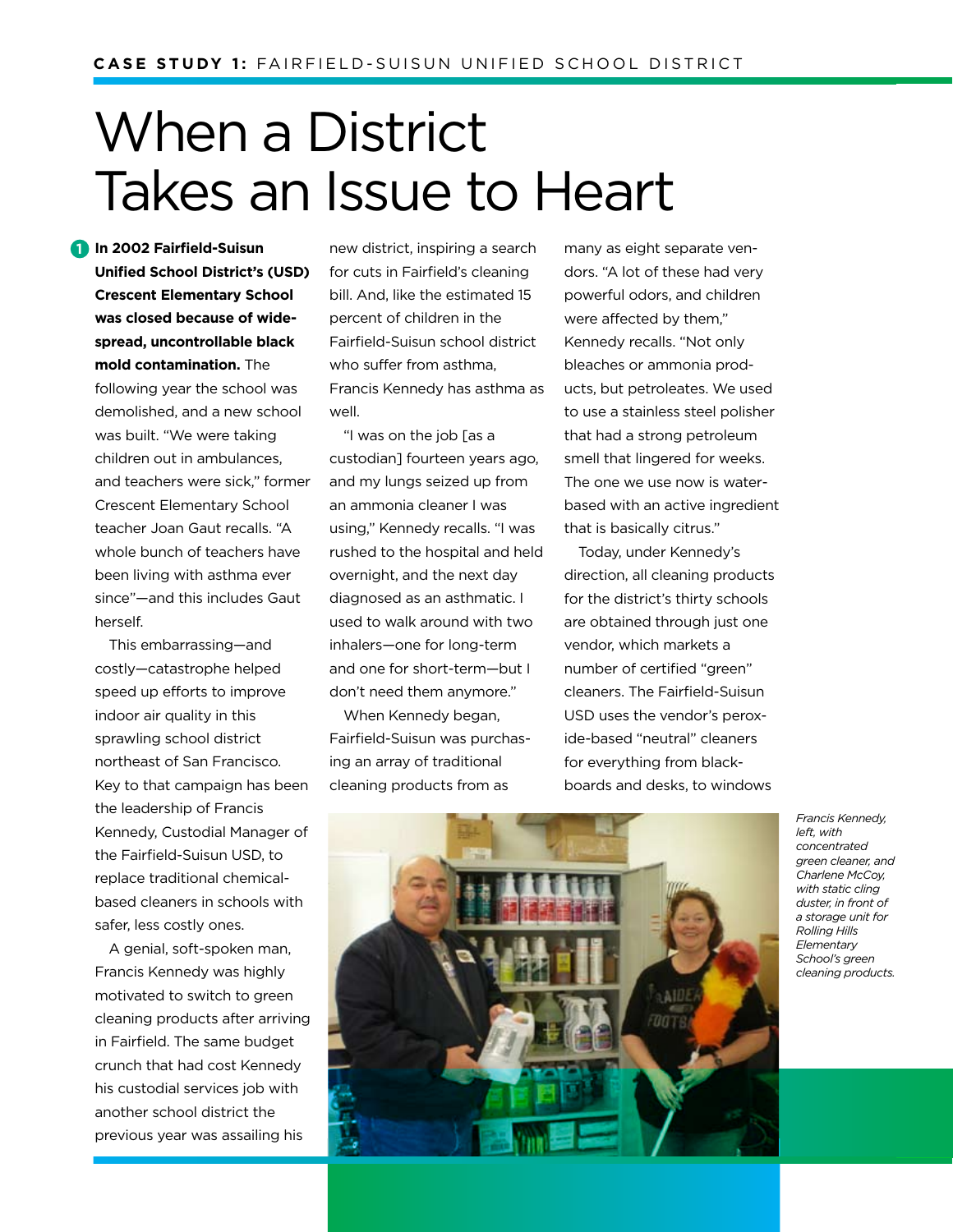"We talked about the injuries we had with the old products, and I told them we had something that would work just as well but wouldn't be toxic for them or the kids."

........................ ,,,,,,,,,,,,,,,,,,,,,,,,,,

—Francis Kennedy

and mirrors, to floors and toilets. Like all institutional green cleaning products, the new cleaners come in concentrated form, and the right dilution is measured out by automatic dispensers that tailor the product to the purpose.

As with other school districts, convincing custodians of the need for wholesale changes in cleaning products and procedures was a labor-intensive process. "The custodians originally objected," Kennedy recalls. "A lot of them complained, 'We've never used this

### **C a se s t udy 1**

before; it doesn't work as well,' or 'I don't like the smell.' " Kennedy held numerous meetings with his 108 custodians, members of the California Service Employees Association (CSEA). "I told them, 'you're not going to have the same smell with these new products.' A lot of favorite products from the past like Mr. Clean have a scent they associate with being clean. They didn't want to consider anything else. But we talked about the injuries we had with the old products, and I told them we had something that would work just as well but wouldn't be toxic for them or the kids."

Fortunately for Kennedy, he had plenty of help for his green cleaning crusade. In early 2007, the Solan Asthma Coalition (SAC), one of the original 12 Community Action to Fight Asthma (CAFA) members, began to build relationships with other indoor air quality stakeholders in Fairfield-Suisun. That included the U.S. EPA which had awarded Fairfield-Suisun its national "Good Start Award" for improving indoor air quality in its schools. Later that year, former kindergarten teacher and Fairfield-Suisun Unified Teachers Association (F-SUTA) President Melanie Driver joined the Solano Asthma Coalition, bringing the clout of the California Teachers Association into the picture. Driver is also an asthma sufferer.

SAC's monthly meetings are regularly attended by a broad array of nurses, teachers, pediatricians, county officials, child care providers, officials from Kaiser Permanente, public health agencies, and others committed to reducing indoor and outdoor asthma triggers. SAC has helped convene meetings of stakeholders, documented the costs and burdens of asthma in Solano County, and supported the green cleaning efforts of Francis Kennedy, whom coalition members affectionately refer to as their "Green Guru" for his promotion of green cleaning products and procedures.

"As a district, Fairfield-Suisun is committed to making our classrooms as safe as possible for everybody—teachers, students, and staff," says Melanie Driver. "This is what happens when a school district takes an issue to heart."

At Rolling Hills Elementary School on the northern edge of the Fairfield-Suisun district, head custodian Charlene McCoy is charged with keeping the gleaming two-year-old campus clean despite the presence of 530 students and several dozen faculty and staff. She's also sensitive to the issue of green cleaning products: like Joan Gaut, Francis Kennedy and Melanie Driver, Charlene McCoy suffers from asthma.

"These products are really easy to use," she points out as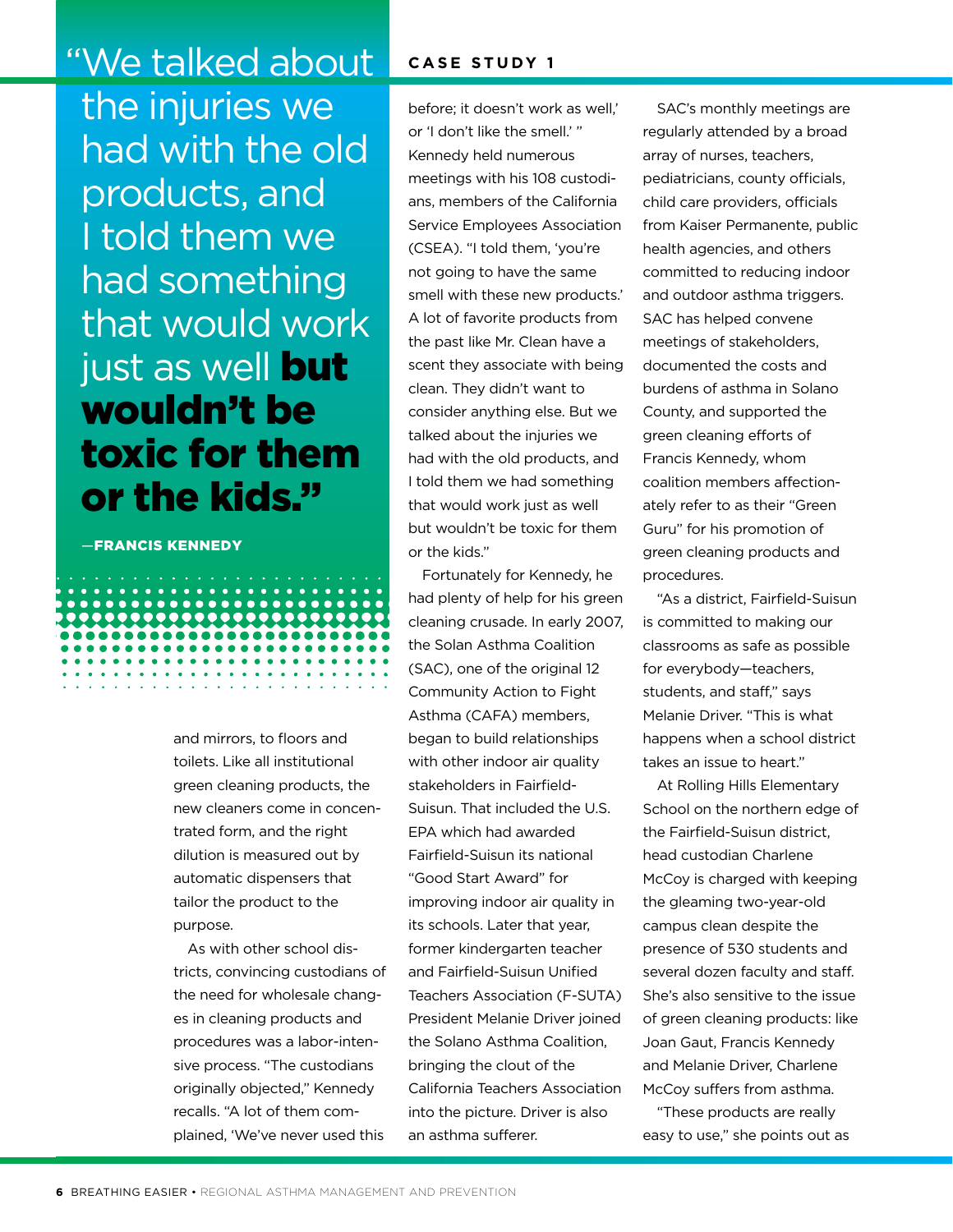*Joan Gaut, K–6 Music teacher, registered nurse, and chair of the California Teachers Association School Health and Safety Committee, shows her asthma medications. Ms. Gaut previously taught at mold-infested Crescent Elementary School before it was demolished in 2003. "We have fewer chemical allergic responses in children and teachers in Fairfield-Suisun since green cleaning began," she reports.*

she demonstrates the 'quickdraw' option that automatically measures the green cleaning concentrate in the school's dilution center. "You know exactly what you're going to get instead of with the 'glugglug' method (i.e., unmeasured pouring)." Whereas the old products—bleach, ammonias, heavy duty cleaners—had very powerful odors and were hard on students, teachers, custodians, and other staff, people like the new products because they are "very gentle, and there's practically no smell."

Today, teachers who want cleaners for classroom chores need only to bring in a spray bottle, and school custodians will fill them for free with green cleaning products. Traditional cleaning products are no longer allowed in the district's schools. "You need to think about others and investigate before using certain kinds of cleaners," says Francis Kennedy "The number of complaints we used to get about smells and odors, we don't get any more."

Since adoption of the new cleaning products, the job



injury rate at Fairfield-Suisun's school sites has also dropped significantly, according to Kennedy. "We're not having the chemical accidents we used to have, or damage to our carpets from bleaches," he notes. "Job injuries mostly evaporated that first year. The rooms became cleaner, and the teachers noticed it. They didn't smell residual products after cleaning, which used to be a really big issue. When a room had an odor, we used to spray a deodorizer that lingered for two to three days. We don't use products like that anymore."

Fairfield-Suisun officials estimate that the new cleaning products and procedures have produced savings as high as 20 percent (their estimate includes labor savings from using restroom cleaning machines and autoscrubbers that dispense new green cleaning products). Francis Kennedy also cited additional,

unquantifiable savings in better indoor air quality, fewer job injuries caused by toxic chemicals, and less damage to the facilities because of spills or misuse of toxic products. "The last couple of years, the district has been preoccupied with balancing the budget," Kennedy notes. "It seemed like a perfect time to push an agenda that used savings as well as safety for a motivation." This summer the mainte-

nance staff of Fairfield-Suisun plans to test a green certified zinc-free floor finish at Rolling Hills Elementary that they hope will be compatible with the detergent-free floor strippers they have been testing. "The health and safety of our kids and our workers is very important to us," states Francis Kennedy. "I'm an asthmatic, and I can explain to my doctor or to my family what's wrong with me. Children can't do that. I'd rather be part of the solution than part of the problem."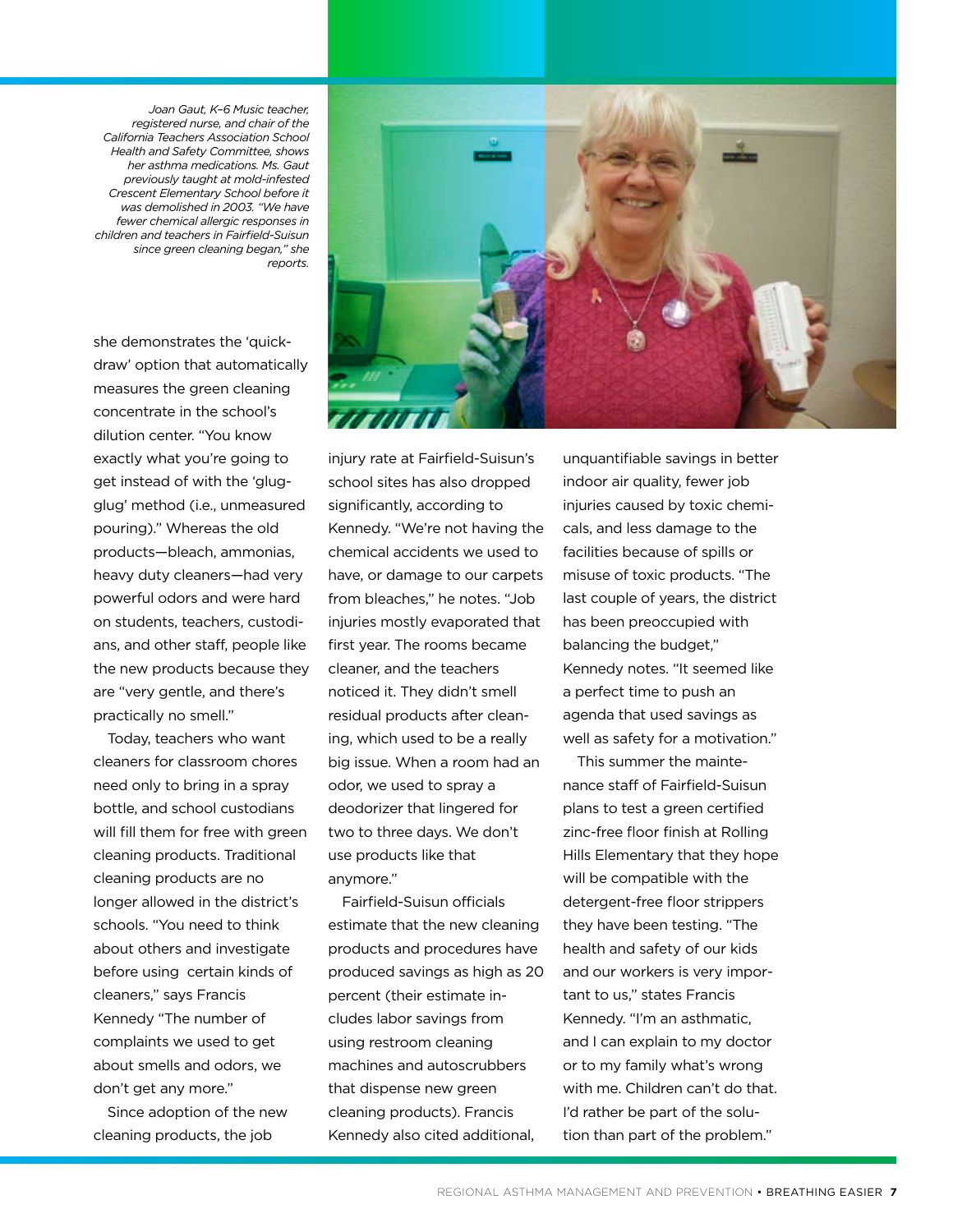## Green Before It Was Cool

**Elk Grove Unified School 2 District (USD), just south of Sacramento, was one of the fastest growing school districts in California before the recent economic downturn.**

Eighteen new schools were added in the last ten years—an astonishing rate of growth. Today, Elk Grove has 73 educational sites—48 of them elementary schools—the majority of which are multitrack, year-round sites that take a daily pounding from kids, staff, and community groups.

In 2000 Linda Lopez, Manager of Custodial Services for the Elk Grove USD, began looking for less expensive, more effective, more environmentally friendly products to clean the growing number of sites in her charge. "I've worked for school districts for thirty years," says Lopez, a former custodian. "I like being on the cutting edge. I like trying new products that will cut cleaning time for custodians and help improve the health of kids. I'm a mother with two kids, plus I'm allergic

*Many school districts that have switched to environmentally preferable cleaners have saved money by replacing a "ready to use" conventional product with a highly concentrated green cleaner (all institutional cleaning products certified by Green Seal and EcoLogo are concentrates). The cost savings are even more dramatic when institutions use automatic dilution equipment like this, which reduces the unnecessary, expensive, and potentially hazardous over-concentration of cleaning products when they are diluted manually.* 

to a lot of cleaning products myself, and I know kids are out there with the same allergies."

In 2000 custodial staff estimated that Elk Grove was using as many as fifteen separate chemical products for cleaning. Lopez heard about a new hydrogen-peroxide cleaner whose manufacturer claimed that its signature green cleaner in varying strengths and dilutions could clean just about every surface in a school—from toilets to counter tops.

"I said to the product rep,

'You have a product that cleans windows and toilets? You gotta show me!' " Lopez recalls. "And he did. I've never seen one cleaner be able to handle multiple uses," Lopez told *Services* magazine (the magazine for the building service contracting industry) in an article about green cleaning in schools. "I've also seen a lot of green cleaners that don't perform. But this one really works, and it's safe."

But Linda Lopez didn't just take the salesman's word for it: she ordered that the product

![](_page_7_Picture_11.jpeg)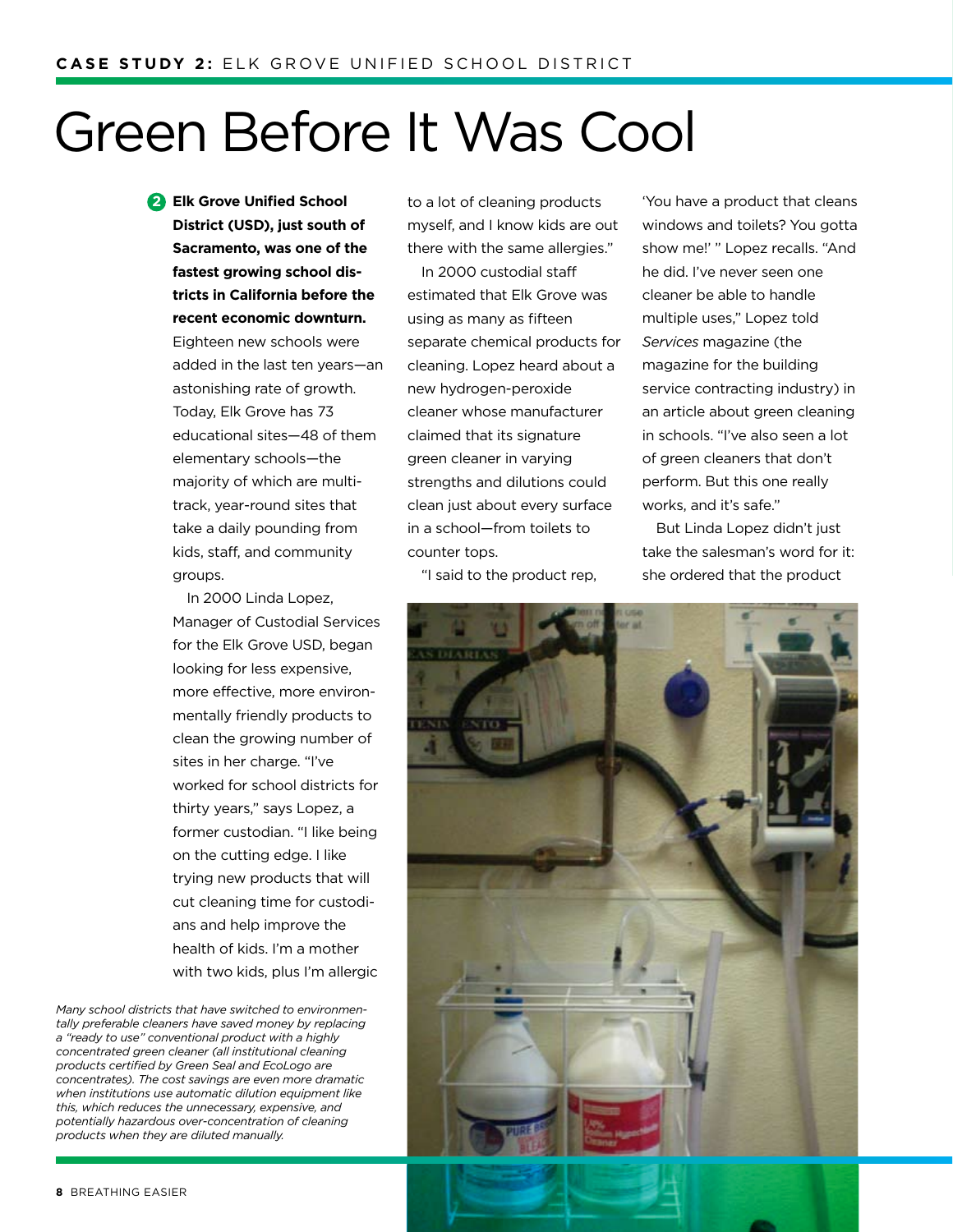"As educators, we know we can't teach to an empty desk—and the leading cause of school absenteeism due to chronic **illness is asthma.** In fact, an average of one out of every six children—or five students out of a classroom of thirty—suffer from asthma."

—David Sanchez, president, California Teachers Association

be put to the test at Jackson Elementary, a facility in her district with a thousand kids and lots of community use.

Tony Almeida is the Area Supervisor of Custodial Services for the entire Elk Grove District, working directly with Linda Lopez to implement new cleaning solutions throughout the district. He wasn't always enthusiastic about green cleaning.

Custodians, including Almeida, are often unconvinced of the effectiveness of green products. But in addition to strong health and environmental protections, green certification standards have strict performance requirements as well. Once he tried the hydrogen peroxide–based cleaner, Almeida found that the product worked. He has test results to prove it. A meter measuring bacteria on a classroom door touched hundreds of times throughout the day by students and staff showed an initial reading of 710 RLUs (Relative Light Units—a measurement of common bacteria). It shrank to 8 RLUs after cleaning with the new product. Similarly, the lip of a dollar feed slot on a soda machine registered 4741 RLUs before cleaning, and just 26 RLUs afterward.

Elk Grove Unified transitioned to its new all-purpose green cleaner district-wide in 2000—"before green was cool," Lopez said proudly. *Services* magazine reports that, when appropriately diluted, the type of hydrogen peroxide–

based cleaner used by Elk Grove is not only an effective cleaner and deodorizer but also kills 99.9 percent of major germs and viruses

Furthermore, it can do all this on a variety of surfaces: glass, walls, floors, tile, grout, toilets, urinals, carpets, and kitchen counters. After it's used, it breaks down into water and oxygen, which are naturallyoccurring environmental elements, leaving behind little to no residue.

"We use it for everything now, in every school," Almeida reports. "It's diluted in a dilution center and used for different levels of cleaning windows, floors, counter tops, restroom cleaning, frequency touch points [door knobs, light switches, handles, etc.], sinks,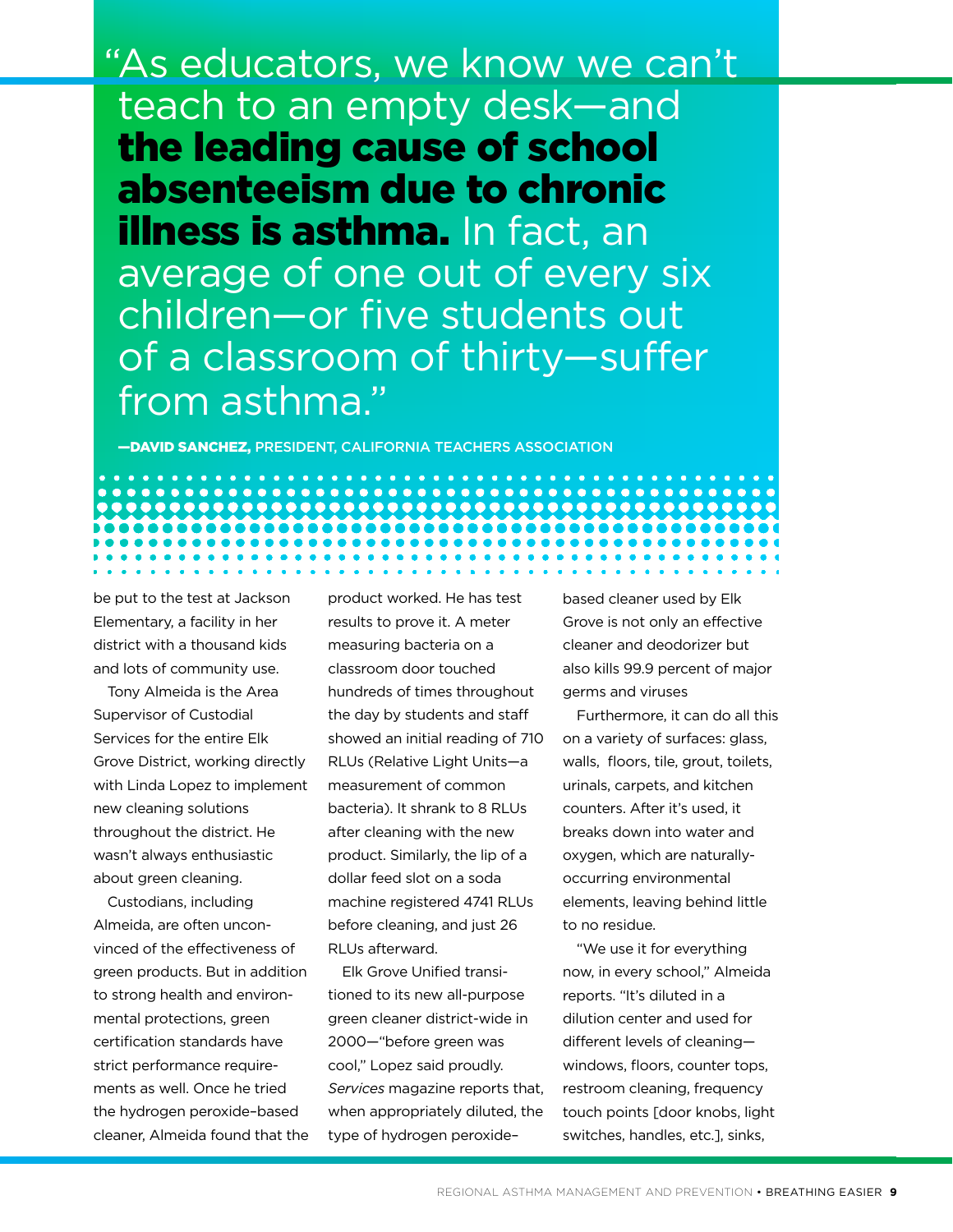#### and more."

Superintendent Dr. Steven Ladd came to Elk Grove in 2004, after the movement to green cleaning products was well under way. "I support these changes absolutely," Dr. Ladd says. "It's good for the kids and good for the staff. But taking away harsh chemicals is also a benefit to the planet and the environment. We also get to build into the children's education the importance of using green products so they can go on to be champions both in their own homes and in their own futures."

In addition to the health and educational benefits of green cleaning, there are the financial benefits. The same year that the new hydrogen peroxide– based cleaner was introduced

to Elk Grove, absenteeism dropped two percent. "That's probably combined with attendance efforts on other fronts," says Linda Lopez, "but [absenteeism] has been down significantly since then, and it's stayed down." Higher attendance means more money for the school district, because state support for schools is based on Average Daily Attendance (ADA).

Today, Elk Grove Unified School District is recognized as a bona fide pioneer in the school green cleaning movement. Elk Grove custodians are featured in training posters for the Occupational Safety and Health Division (Cal/OSHA). Custodians from Elk Grove grace the cover of *Services* magazine, applying

![](_page_9_Picture_5.jpeg)

hydrogen peroxide–based cleaners to carpets and table tops in a kindergarten classroom.

"You couldn't stand some of the old products; they were so harsh, plus they didn't work as well," says Richard Bonfond, Lead Custodian at Joseph Sims Elementary School. "I prefer this new product. I like how it works for us. Just because you clean something doesn't mean it's clean. With this stuff, it's clean."

As befits a school district that claims it was green before green was cool, the search for new green products and procedures continues. Tony Almeida is testing a certified green floor stripper, as well as a promising detergent-free cleaning system recently approved by the FDA, which uses ion-charged water for heavy-duty cleaning. Meanwhile, Linda Lopez is investigating the cost-effectiveness of both products.

"Going green takes a lot of hard work," Linda Lopez says, "but cleanliness, safety, and health are major concerns of this district and this superintendent. I'm proud of what we've done here. It's something we should do for the kids."

*Key players in Elk Grove's green cleaning transition (from left to right): Linda Lopez, Custodial Services Manager for Elk Grove USD; Richard Bonfond, Lead Custodian, Joseph Sims Elementary School; Tony Almeida, Area Supervisor; Chris Nugent, Asst. Principal, Joseph Sims Elementary.*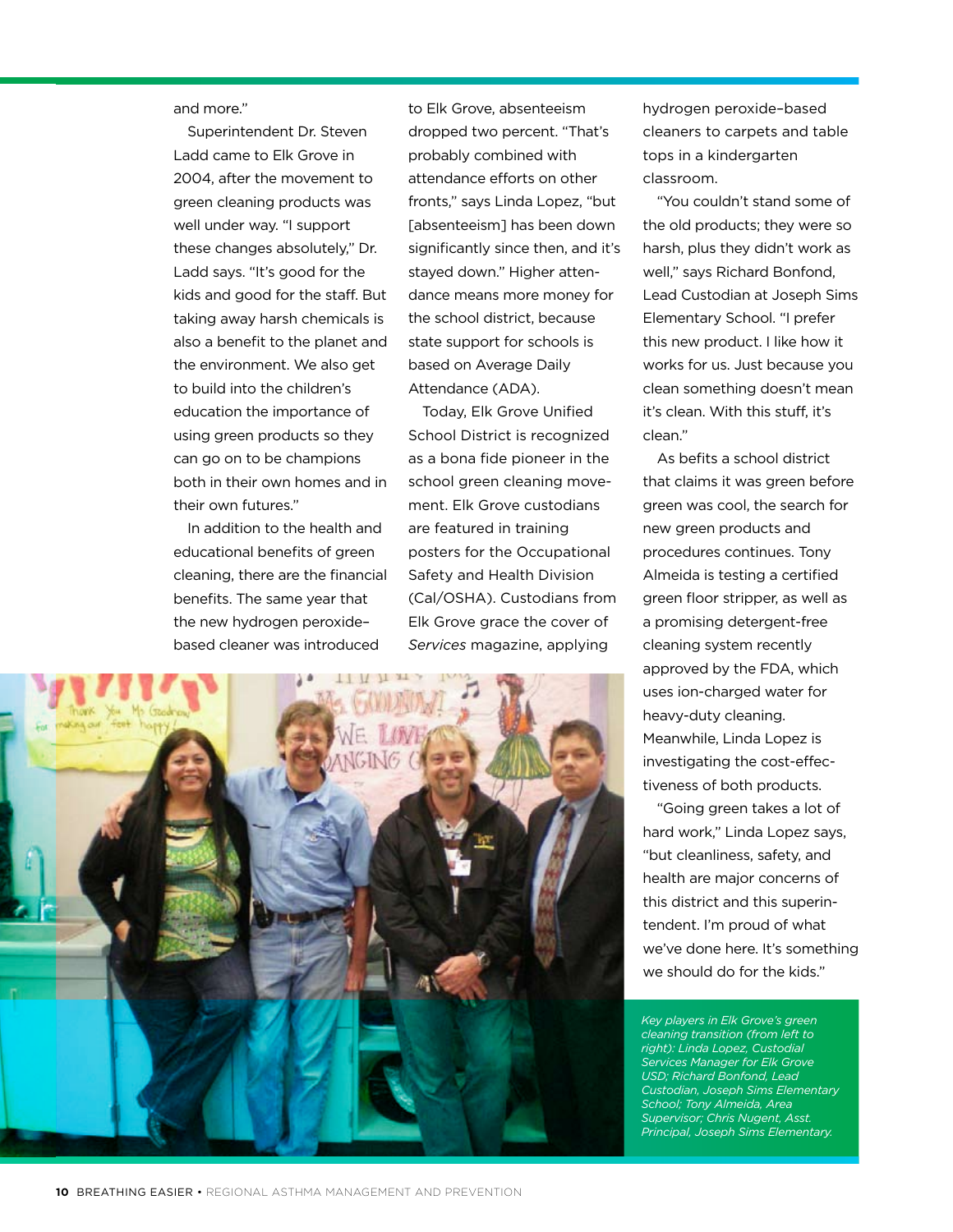### **CASE STUDY 3: FRESNO UNIFIED SCHOOL DISTRICT**

![](_page_10_Picture_1.jpeg)

# Aligning the Stars

**Fresno Unified School District 3 (FUSD) is the 4th largest school district in California after Los Angeles, San Diego, and Long Beach, with a K–12 enrollment of 76,236 students in the 2007/2008 school year.** This large public school system at the center of the San Joaquin Valley faces another challenge besides its growing and diverse enrollment: more than 16 percent of the children living in Fresno County have asthma, one of the higher rates in California.

Beginning in late summer 2008, Fresno Unified School District took the first steps towards reducing chemicals

that can cause or trigger asthma—in cleaning products. According to the U.S. Environmental Protection Agency (EPA), air inside a school building can be 2 to 5 times, and sometimes up to 100 times, more polluted than outside air. For students with asthma, learning and participating in school activities can be a challenge. For teachers with asthma, it can mean fatigue, poor morale, and missed workdays.

"Students are losing thousands of classroom days due to asthma and other problems linked to indoor air quality, and children of color are being

*Fresno USD custodial staff (from left to Right): Esther Moultrie, Buyer; Dennis Pendergrass, Plant Coordinator at McCardle Elementary; Phil Puente, Custodial Operations; Levi Alonzo, Custodial Operations; Isaac Rodriguez, Warehouse Manager.* 

especially hard hit," California Teachers Association President David Sanchez says about schools across the state.

In 2007, the percentage of children of color—Latino, Asian, and African American—had grown to more than 85 percent of Fresno's student population. According to Ruth Quinto, Associate Superintendent for Administrative Services for Fresno's school district, the impetus to change to green cleaning products sprang from Fresno Unified's public commitment to "providing a safe environment that is conducive to learning" for every child in every school. "This was an excellent opportunity to partner with various stakeholders in our school system to implement the most effective and efficient green initiative as possible," she states. "Our goal is to help protect the health and safety of our children and our workers, and to improve the environment for learning."

 At the beginning of the 2008–2009 school year, Fresno Unified began testing green cleaning products at four district schools—Chavez Adult School, Terronez Middle School, McCardle Elementary, and Computech Middle School (There are 108 school sites in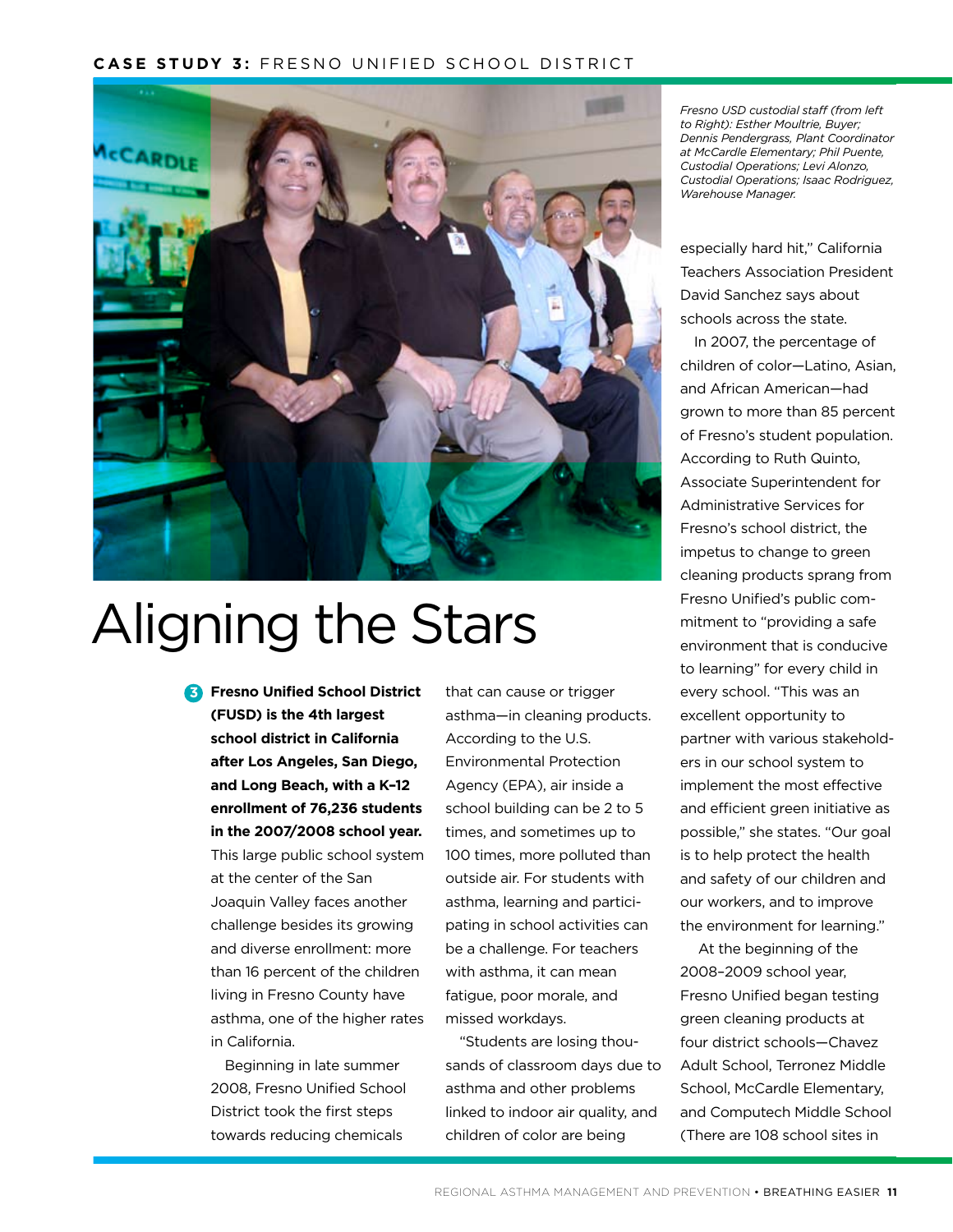the district, including adult learning centers and charter schools). The man charged with supervising this initiative is John Quinto, Maintenance Service Manager for the Fresno Unified School District, and Ruth Quinto's cousin.

"We were charged by our superintendent to provide a safe working and learning environment, which is crucial to student learning," Quinto

......................

### "These products did what they said they would do. They produced a nice clean on the unit where we tested. They did an outstanding job."

—Dennis Pendergrass, custodian, McCardle Elementary recalls. "We try to do things here with one overriding goal in mind: what's in the best interests of our students?"

Three types of green cleaning products were tested: a window cleaner, an all-purpose cleaner, and a degreaser. Getting buy-in from all the stakeholders in the state's fourth largest school district wasn't easy. "At the time I thought, 'Here they go again, they're barking up the wrong tree,' " says Dennis Pendergrass, Head Custodian at McCardle Elementary School, one of the testing sites. "We had some history of the district introducing cleaning solutions that didn't quite work. I didn't think green products would work any better."

In this case, however, Pendergrass discovered that the green products, subject to the same performance standards as the chemicals they were using at their school sites, worked well. "It surprised me," he recalls. "These products did what they said they would do. They produced a nice clean on the unit where we tested. They did an outstanding job."

The products Fresno selected included a green multi-surface cleaner and a green glass cleaner. Like other certified green cleaners discussed in this report, Fresno USD's new cleaning products are concentrates, distributed through a calibrated dispensing system to minimize handling and waste, and maximize effectiveness.

Guiding change through a complicated school bureaucracy "is all about process," concludes John Quinto. "It's about your networking skills, the ability to align the stars. You have to partner with the custodians in SEIU [Service Employees International Union]. You have to talk to the purchasing person. You have to talk to the Executive Board and get the support of the CFO and the Superintendent. In a bureaucracy, there has to be someone who's a stubborn idiot in persisting—and in this case, that's me."

Fresno Unified began rotating in the new green products this April (2009) in the city's eight high schools and thirteen middle schools. The district's elementary schools will benefit from the changes once existing supplies of old chemical products are used up. While green cleaning products were more expensive than conventional cleaners when they first came out, prices have dropped for some of the better quality products.

"The custodial supply line item in our budget has not increased since implementing this initiative," reports Ruth Quinto, who also serves as Chief Financial Officer for Fresno Unified. "Steady is certainly good in this economic climate." Fresno officials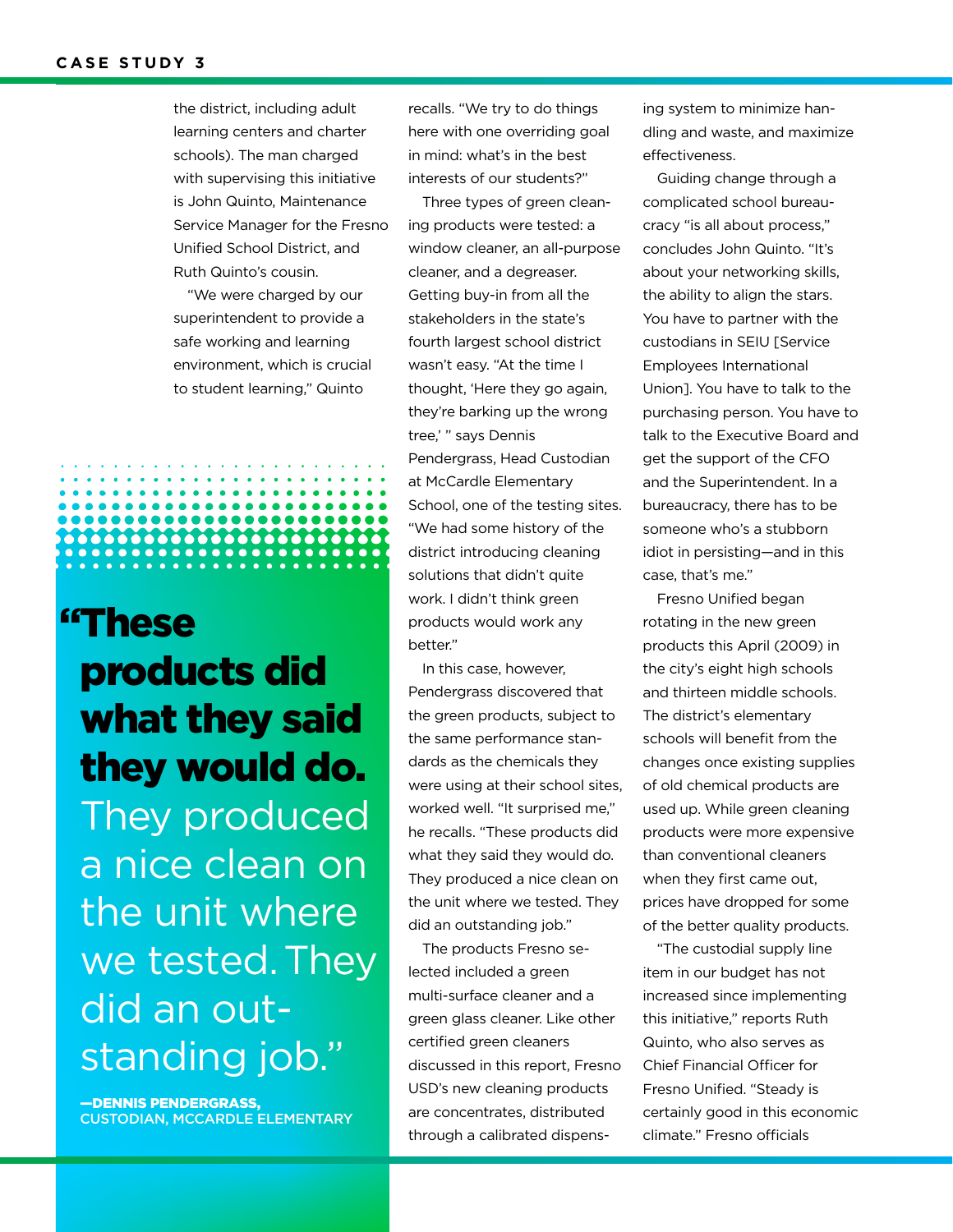estimate that the school district could save as much as 8 to 10 percent on future maintenance bills thanks to the effectiveness and efficiency of the new cleaning products.

For Stephen Ashkin, a 27-year industry veteran who has introduced green cleaning programs in more than one thousand buildings in the U.S. and Europe, such savings are no surprise. "In my experience, green cleaning programs more than pay for themselves. Benefits result from cost savings for simplified chemical and product purchases, reduced workplace injuries and sick leave, higher worker retention, and improved student attendance and academic performance." President of the Ashkin Group, LLC, Ashkin received the 2006 Children's Environmental Health Excellence Award from the EPA for his work promoting green cleaning.

Fresno officials are noticeably proud of the steps their school district has taken to transition to green cleaning products. "These products are safer, easier to use and are at least as effective as the products we were using before, if not more so," Dennis Pendergrass says enthusiastically. "I've gotten more compliments. People come in and look at the school and say, 'they've cleaned here.' "

Plans are underway to test a new generation of green floor

strippers, green floor finishes, green gym seals, and green carpet cleaners. And officials are hopeful about spreading the word about their efforts across the asthma-inflicted San Joaquin Valley.

"We want to share with others what works," John Quinto says. "We want to get the word out to all the superintendents in the valley that this is a win-win situation. Not only are these products safer for our children, who are susceptible to chemicals, but also if we go green we can eliminate the chemicals used at every one of our school sites, and that's a lot of chemicals.

When it comes to improving indoor air quality and reducing asthma, John Quinto had a more personal motivation for change: two of his four daughters have asthma. "To see your own daughters gasp for air, to see someone you love unable to breathe, that's tough," Quinto says. "A lot of that you can attribute to the chemicals we use, along with all the pesticides we use in the valley and all the other pollutants… the cars…it's overwhelming. I think it's good that our school district has been able to make smart choices and lead by example with these green cleaning products."

Thanks to him and others working to improve indoor air quality in Fresno schools, the stars appear to be aligned for that kind of change.

## Dust Busting

Dust is a major asthma trigger, and dust removal has become a major focus of advocates for good-quality indoor air. All three school districts studied have switched to backpack vacuum cleaners, which, according to Elk Grove's Linda Lopez, "take less effort, work faster, provide greater range, and remove 99 percent of the dust"—unlike traditional upright vacuums with 'beaters,' which throw a significant amount of dust into the air rather than capturing it. Other green tools used to beat the dust problem include static cling dusters and microfiber cloths.

![](_page_12_Picture_10.jpeg)

*Chong Moua Vang, Custodian, Computech Middle School*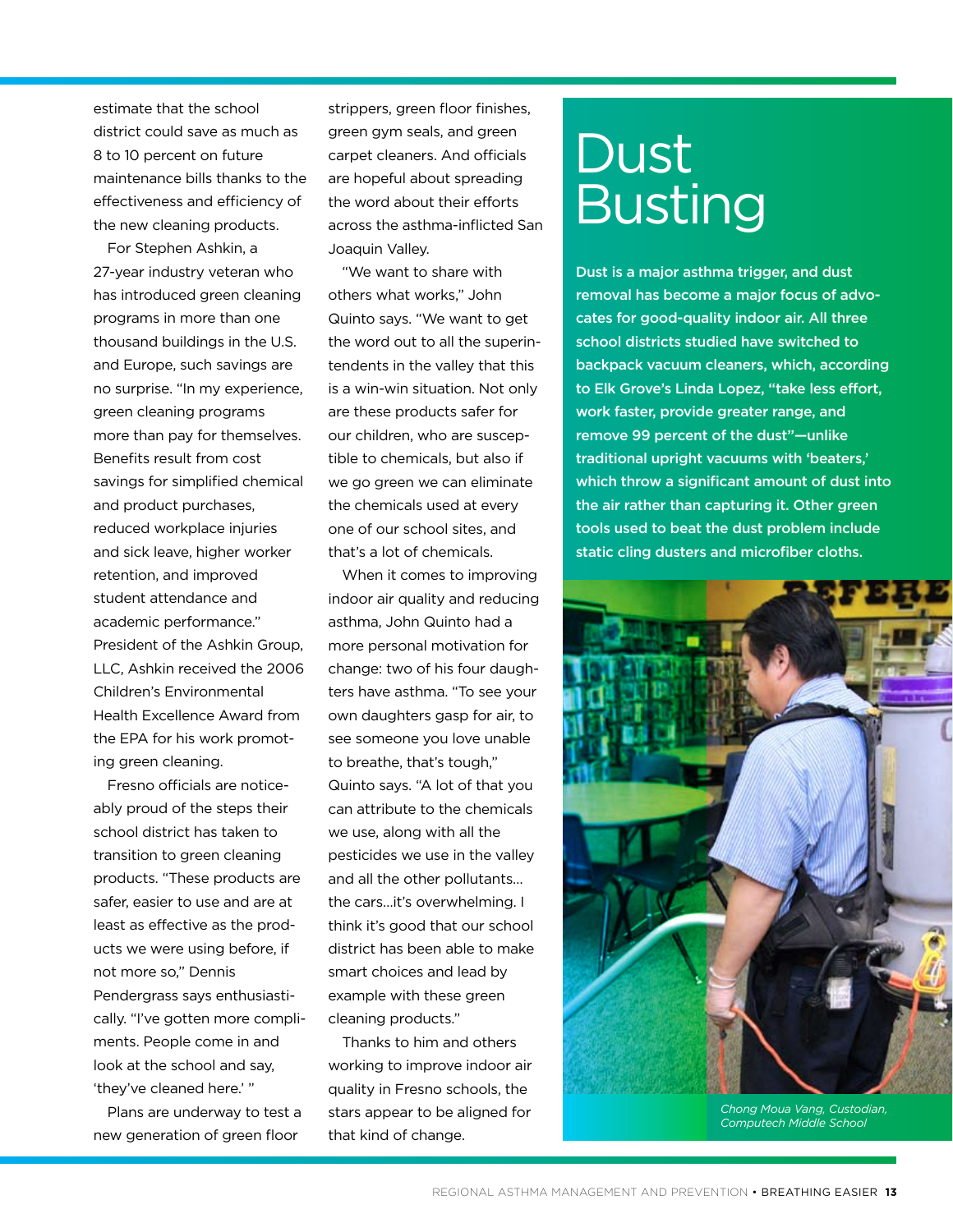# Recommendations

Healthy school environments have been shown to improve student learning and staff productivity.\* Here are recommended policies, tools, and resources that schools, school districts, staff, students, parents, advocates and local and state governments can use to create healthy, asthma-friendly schools.

### **WHAT SCHOOLS AND S c hoo l D is t r ic t s Can Do**

The best policies for creating healthy school facilities are proactive and prevent unhealthy conditions from taking root. The following recommendations are steps schools and school districts can take to prevent unhealthy conditions from arising. Taking one step is a great start. When combined, these activities create a strong strategy for maintaining healthy schools.

- •Following the lead of the school districts highlighted in this report, developing environmentally preferred cleaning practices, including the use of certified green cleaning products, is a major first step schools can take in creating environments more conducive to learning and teaching. (See Resources for more guidance.)
- •Implementing indoor air quality maintenance and prevention practices is another important step schools can take to ensure healthy school facilities.
	- O One of the most comprehensive models is the U.S. EPA's Tools for Schools Program, which provides guidance for schools to identify, correct, and prevent indoor health problems, including simple, low-cost options *(www.epa.gov/iaq/schools/).*
	- o Developing multiyear, comprehensive, school-specific indoor air quality management plans is a useful approach to systematizing the policies and procedures for maintaining healthy schools. Minnesota provides guidance on this tool *(www.health.state.mn. us/divs/eh/indoorair/schools/plan/index.html).*
	- **O** Another comprehensive resource that includes assessments of ventilation and indoor air quality related items is the *Facilities Inspection Tool Guidebook*, published by the Coalition for Adequate

School Housing (CASH). It provides specific instructions for best practices and information on completing the required Facilities Inspection Tool, which determines a school's "good repair rating" for its School Accountability Report Card. The guide also has a general applicability use. See *www.cashnet. org/resource-material/CASHPublications.html* under 2008 publications*.* 

•Training teachers, students, and staff on the causes of unhealthy indoor environments and the role they can play in keeping the school safe provides a role for everyone in maintaining the healthiest school environment possible.

#### WHAT STUDENTS, PARENTS, **a n d Advo c at es Can Do**

Eliciting change in schools requires champions for that change. In Fresno and Elk Grove, those champions arose from within the school districts themselves. In Fairfield-Suisun, a partnership among school officials, teachers, and asthma advocates led the charge for healthier school facilities. Students, parents, and others concerned about school health can become their school's local champion. Finding partners in teachers, custodial staff, and administrators (and their unions) is the most effective way to see your school adopt policies and practices to maximize school health.

### **WHAT LOCAL AND STATE Gov e rnm e nt C AN D O**

Many jurisdictions have required schools to use certified green cleaning products (including the states of Illinois and New York) and have provided guidelines to assist schools in transitioning to safer cleaning products (including the states of Maine and Missouri). Additionally, local and state governments can ensure adequate funding for school maintenance and further requirements and guidance for schools to adopt the most health protective cleaning policies and practices.

<sup>\*</sup> National Research Council of the National Academies. Review and Assessment of the Health and<br>Productivity Benefits of Green Schools: An Interim Report. Washington, DC: The National<br>Academies Press, 2006.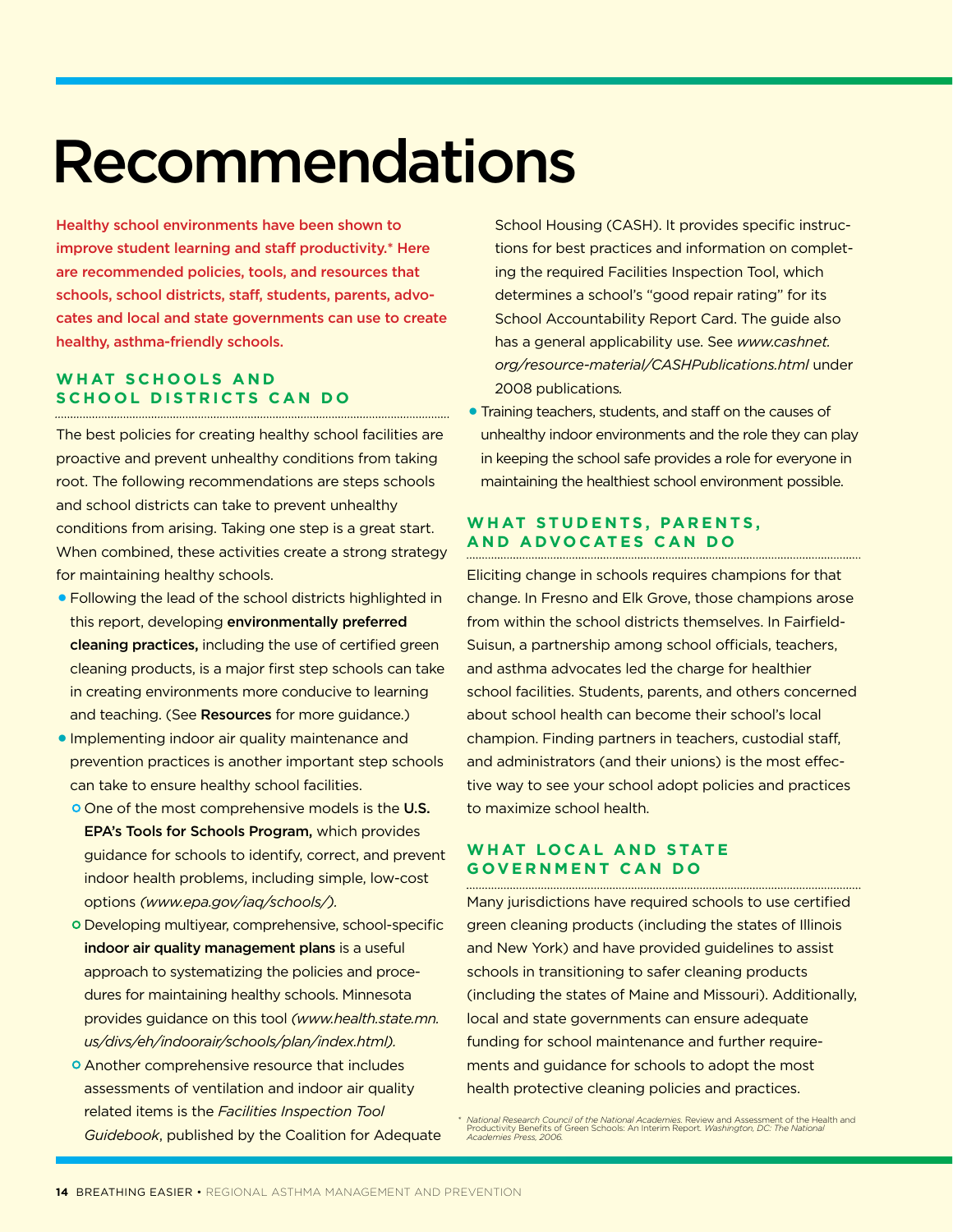# **Resources**

![](_page_14_Picture_1.jpeg)

### **WHAT IS A 'GREEN' CLEANER? T h i r d -Party Gr ee n C e r t ific at i on Stan da r ds**

### **HOW TO GO GREEN: GUIDES AND TOOLKITS FOR MAKING THE CHANGE**

|                                   | IAQ Management Plan Development Packagewww.health.state.mn.us/divs/eh/indoorair/schools/plan/index.html      |
|-----------------------------------|--------------------------------------------------------------------------------------------------------------|
|                                   | Implementing Environmentally Preferable Cleaning Practices: An Eight Step Plan  www.informinc.org/chpimp.pdf |
| The Quick and Easy Guide to Green |                                                                                                              |
|                                   |                                                                                                              |

### **A D D I T I ONA L A S S I S TAN C E : G R E E N CLE AN I N G I N SC HOO LS R E S O U R CES**

| .www.healthyschools.org/clearinghouse.html |
|--------------------------------------------|

### **He a lth Risks o f T r a di t i ona l C le a n i n g Pro duc t s**

| <b>Potential Hazards of Home</b>                                                                  |  |
|---------------------------------------------------------------------------------------------------|--|
| Cleaning Products www.womenandenvironment.org/campaignsandprograms/SafeCleaning/HazardsReport.pdf |  |
|                                                                                                   |  |
|                                                                                                   |  |